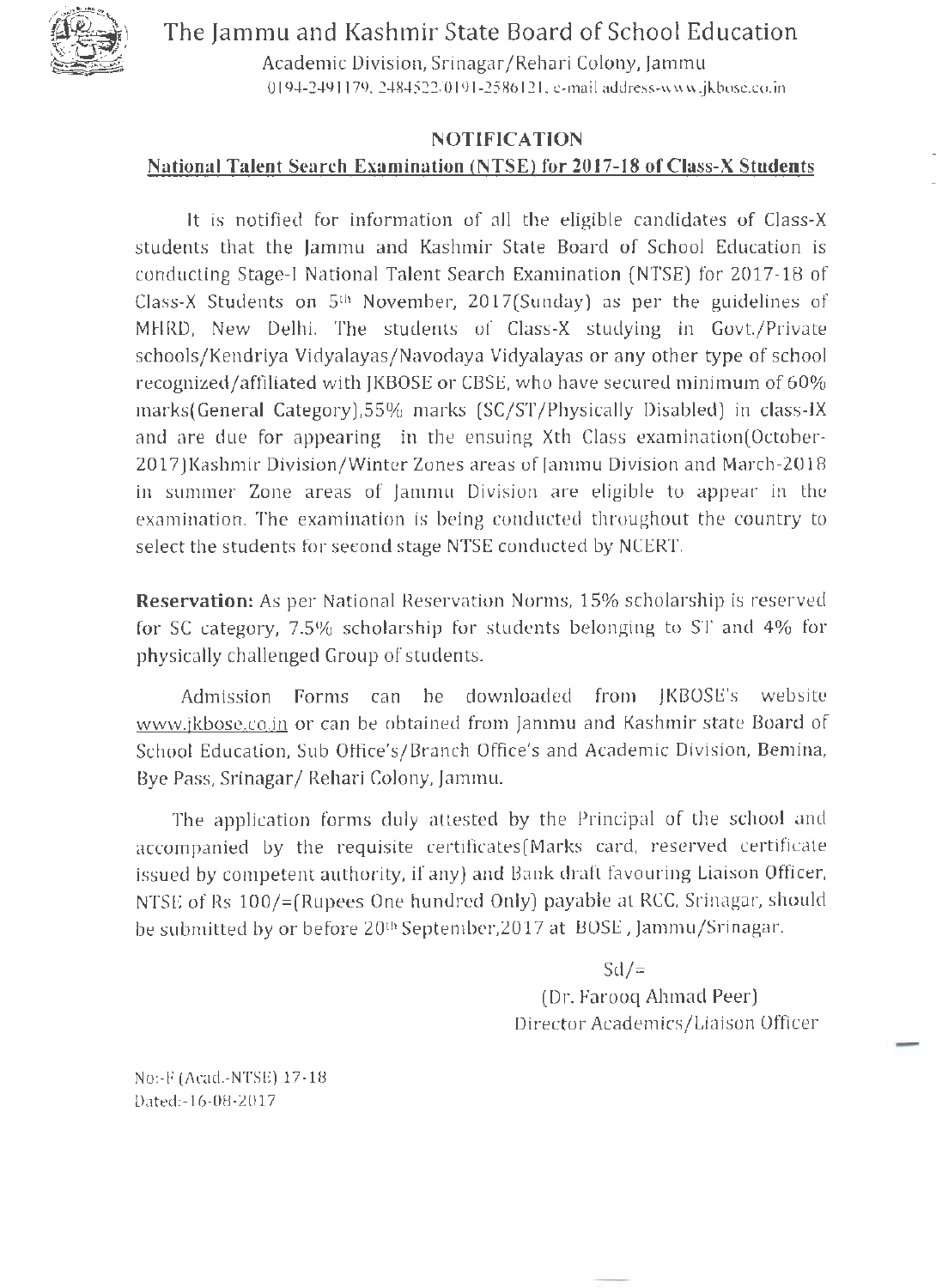Copy to the:-

- 1. Secretary to Government, School Education Department, Civil Secretariat, Srinagar, for information.
- 2. Dr. Indrani S. Bhaduri, Prof & Head, Educational Survey Division, NCERT, Sri Aurobindo Marg. New Delhi, for information.
- 3. Director School Education, Jammu/Kashmir Division for information and necessary action for the awareness of students in the Schools.
- 4. Project Director, RMSA/SSA for information.
- 5. State Institute of Education, [amrnu/Kashmir for information.
- 6. Principals of all the DIET's, [amrnu/Kashmir for information.
- 7. All Chief Education Officer's of [arnmu/Kashmir for information and necessary action.
- 8. Incharge officer, Nuclear Cell, Civil Secretariat, Srinagar for information.
- 9. P.S. to Chairperson for information of the Chairperson.
- 10 / /C website www.jkbose.co.in for uploading the above notification along with
- pplication format.
	- 11. Information Officer, K.D/J.D. for information and necessary action to dissemination in the leading local dailies.
	- 10. Concerned file.

(Dr. Aaliya Qayoom) Assistant Director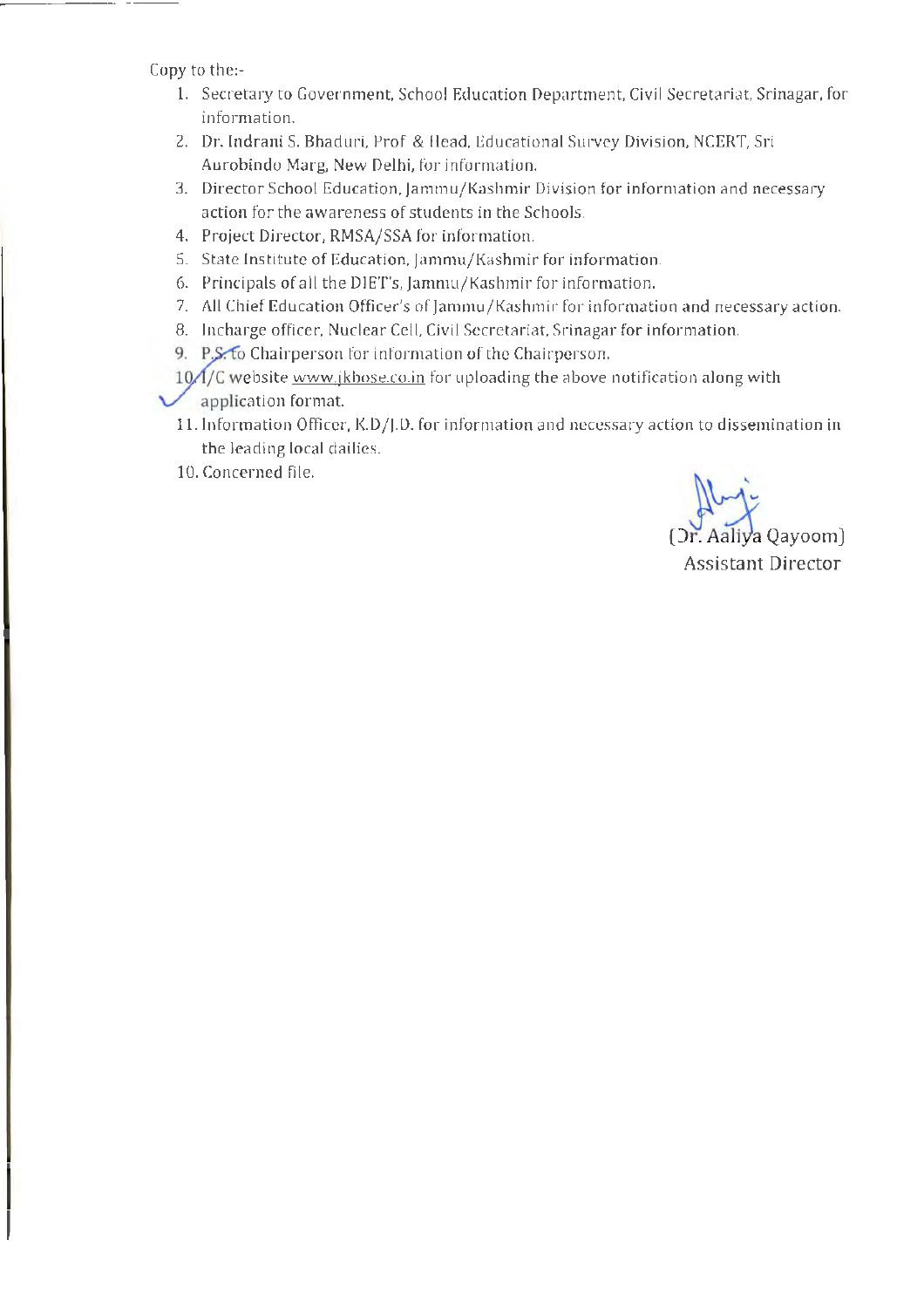|                                                                                                                                                                                                   |        |   |                  |                                  |          |            |                                                                                                                                                        |                |               |             | <b>Application Form</b>                                                           | <b>NTSE (2017-18)</b> |           |                             | The Jammu and Kashmir State Board of School Education<br>(Academic Division, Bemina Bypass Srinagar-190018/Rehari Colony Jammu-180005<br>FIRST STAGE NTSE TEST FOR THE STUDENTS STUDYING IN (CLASS X) |        |                     |       |                                                                                |                         |      |  |
|---------------------------------------------------------------------------------------------------------------------------------------------------------------------------------------------------|--------|---|------------------|----------------------------------|----------|------------|--------------------------------------------------------------------------------------------------------------------------------------------------------|----------------|---------------|-------------|-----------------------------------------------------------------------------------|-----------------------|-----------|-----------------------------|-------------------------------------------------------------------------------------------------------------------------------------------------------------------------------------------------------|--------|---------------------|-------|--------------------------------------------------------------------------------|-------------------------|------|--|
| Read the instruction carefully given on page 2 before filling the application form. You may take the<br>help from your teacher/parent for filling the application form.<br>$\bullet$<br>$\bullet$ |        |   |                  | Name of the State: J and K STATE |          |            | Date of examination: 5 <sup>th</sup> November (Sunday), 2017<br>(where the candidate is studying in class X)<br>Officer NTSE, payable at RCC Srinagar. |                |               |             | Application fee - an amount of Rs 100/= through demand draft in favour of Liaison |                       |           |                             |                                                                                                                                                                                                       |        |                     |       | Affix a passport size<br>Photograph attested by the<br>Head of the Institution |                         |      |  |
| Amount                                                                                                                                                                                            |        |   | <b>DD</b> Number |                                  |          | Date of DD |                                                                                                                                                        |                |               |             | <b>Name of Bank</b>                                                               |                       |           | <b>Application Form No.</b> |                                                                                                                                                                                                       |        |                     |       |                                                                                |                         |      |  |
| <b>State Level Roll Number (12 digits)</b>                                                                                                                                                        |        |   |                  |                                  |          |            |                                                                                                                                                        |                |               |             |                                                                                   |                       |           |                             |                                                                                                                                                                                                       |        |                     |       |                                                                                |                         |      |  |
| Class X Code State Code                                                                                                                                                                           |        |   |                  |                                  |          | Year       |                                                                                                                                                        |                |               | Centre Code |                                                                                   |                       |           |                             | Serial No. (office to fill) Class                                                                                                                                                                     | D.O.B. |                     |       |                                                                                |                         |      |  |
| 2                                                                                                                                                                                                 |        | 2 | 6                |                                  |          | 1 8        |                                                                                                                                                        |                |               |             |                                                                                   |                       |           |                             | <b>10</b>                                                                                                                                                                                             |        |                     |       |                                                                                |                         |      |  |
|                                                                                                                                                                                                   |        |   |                  |                                  |          |            |                                                                                                                                                        |                |               |             |                                                                                   |                       |           |                             |                                                                                                                                                                                                       | Day    |                     | Month |                                                                                |                         | Year |  |
| Name of the candidate (Do not write Miss/Mister)                                                                                                                                                  |        |   |                  |                                  |          |            |                                                                                                                                                        |                |               |             |                                                                                   |                       |           |                             |                                                                                                                                                                                                       |        |                     |       |                                                                                |                         |      |  |
| 2. Father's Name (Do not write Mr./Dr./Prof.)                                                                                                                                                     |        |   |                  |                                  |          |            |                                                                                                                                                        |                |               |             |                                                                                   |                       |           |                             |                                                                                                                                                                                                       |        |                     |       |                                                                                |                         |      |  |
|                                                                                                                                                                                                   |        |   |                  |                                  |          |            |                                                                                                                                                        |                |               |             |                                                                                   |                       |           |                             |                                                                                                                                                                                                       |        |                     |       |                                                                                |                         |      |  |
| 3. Mother's Name (Do not write Ms./Dr./Prof.)                                                                                                                                                     |        |   |                  |                                  |          |            |                                                                                                                                                        |                |               |             |                                                                                   |                       |           |                             |                                                                                                                                                                                                       |        |                     |       |                                                                                |                         |      |  |
| 4. Sex                                                                                                                                                                                            |        |   |                  |                                  |          |            |                                                                                                                                                        |                |               |             |                                                                                   |                       |           |                             | 5. Area in which candidate resides 6. Caste Category of Candidate 7. Disability Status of candidate                                                                                                   |        |                     |       |                                                                                |                         |      |  |
|                                                                                                                                                                                                   |        |   |                  |                                  |          |            |                                                                                                                                                        |                |               |             |                                                                                   |                       |           |                             |                                                                                                                                                                                                       |        |                     |       |                                                                                |                         |      |  |
| Male                                                                                                                                                                                              | Female |   |                  | Rural                            |          |            | Urban                                                                                                                                                  |                |               |             | General SC                                                                        |                       | <b>ST</b> |                             | Orthopedic                                                                                                                                                                                            |        | Hearing<br>impaired |       |                                                                                | Blind Low vision None   |      |  |
| (please enclose a copy of the relevant reservation certificate in support of information at Sr.no. 6 and Sr. no 7)                                                                                |        |   |                  |                                  |          |            |                                                                                                                                                        |                |               |             |                                                                                   |                       |           |                             |                                                                                                                                                                                                       |        |                     |       |                                                                                |                         |      |  |
| 8. Postal address for correspondence (Do not write father's or your name)                                                                                                                         |        |   |                  |                                  |          |            |                                                                                                                                                        |                |               |             |                                                                                   |                       |           |                             |                                                                                                                                                                                                       |        |                     |       |                                                                                |                         |      |  |
|                                                                                                                                                                                                   |        |   |                  |                                  |          |            |                                                                                                                                                        |                |               |             |                                                                                   |                       |           |                             | Pin Code                                                                                                                                                                                              |        |                     |       |                                                                                |                         |      |  |
|                                                                                                                                                                                                   |        |   |                  |                                  |          |            |                                                                                                                                                        |                |               |             |                                                                                   |                       |           |                             |                                                                                                                                                                                                       |        |                     |       |                                                                                |                         |      |  |
| 9. Name and address of the institution in which studying at Class X level                                                                                                                         |        |   |                  |                                  |          |            |                                                                                                                                                        |                |               |             |                                                                                   |                       |           |                             |                                                                                                                                                                                                       |        |                     |       |                                                                                |                         |      |  |
|                                                                                                                                                                                                   |        |   |                  |                                  |          |            |                                                                                                                                                        |                |               |             |                                                                                   |                       |           |                             |                                                                                                                                                                                                       |        |                     |       |                                                                                |                         |      |  |
|                                                                                                                                                                                                   |        |   |                  |                                  |          |            |                                                                                                                                                        |                |               |             |                                                                                   |                       |           |                             | Pin Code                                                                                                                                                                                              |        |                     |       |                                                                                |                         |      |  |
| 10. Type of the institution in which studying Class X level (see definition overleaf*)                                                                                                            |        |   |                  |                                  |          |            |                                                                                                                                                        |                |               |             |                                                                                   |                       |           |                             | 11. Area in which the school is located                                                                                                                                                               |        |                     |       |                                                                                |                         |      |  |
|                                                                                                                                                                                                   | Govt   |   |                  | Local Body                       |          |            |                                                                                                                                                        |                | Private Aided |             |                                                                                   | Private Unaided       |           |                             |                                                                                                                                                                                                       | Rural  |                     | 2     | Urban                                                                          |                         |      |  |
| 12. Medium of examination (a) at the <b>State</b> level                                                                                                                                           |        |   |                  |                                  |          |            |                                                                                                                                                        |                |               |             | (b) at the <b>NCERT</b> level                                                     |                       |           |                             | 13. Father's education                                                                                                                                                                                |        |                     |       |                                                                                | 14. Father's occupation |      |  |
| 15. Mother's education                                                                                                                                                                            |        |   |                  |                                  |          |            |                                                                                                                                                        |                |               |             | 16. Mother's occupation                                                           |                       |           |                             | 17. No. of family members                                                                                                                                                                             |        |                     |       |                                                                                |                         |      |  |
| 18. Number of brothers                                                                                                                                                                            |        |   |                  |                                  |          |            |                                                                                                                                                        |                |               |             | 19. Number of sisters                                                             |                       |           |                             | living in the house<br>20. At what number is the                                                                                                                                                      |        |                     |       |                                                                                |                         |      |  |
| 21. Parental annual income                                                                                                                                                                        |        |   |                  |                                  |          |            |                                                                                                                                                        |                |               |             |                                                                                   |                       |           |                             | Candidate among his/her<br>brother and sisters                                                                                                                                                        |        |                     |       |                                                                                |                         |      |  |
|                                                                                                                                                                                                   |        |   |                  | $\overline{2}$                   |          |            |                                                                                                                                                        | $\mathfrak{Z}$ |               |             |                                                                                   |                       |           |                             | 5                                                                                                                                                                                                     |        |                     |       |                                                                                | 6                       |      |  |
| up to 50,000                                                                                                                                                                                      |        |   |                  | 50,001 to 100,000                |          |            | 100,001 to 1,50,000                                                                                                                                    |                |               |             |                                                                                   | 1,50,001 to 2,00,000  |           |                             | 2,00,001 to 2,50,000                                                                                                                                                                                  |        |                     |       |                                                                                | More than 2,50,000      |      |  |
|                                                                                                                                                                                                   |        |   |                  |                                  |          |            |                                                                                                                                                        |                |               |             |                                                                                   |                       |           |                             |                                                                                                                                                                                                       |        |                     |       |                                                                                |                         |      |  |
| 22. Telephone No.                                                                                                                                                                                 |        |   |                  |                                  |          |            |                                                                                                                                                        |                |               |             |                                                                                   |                       |           |                             |                                                                                                                                                                                                       | 22.    |                     |       |                                                                                |                         |      |  |
|                                                                                                                                                                                                   |        |   |                  |                                  | STD Code |            |                                                                                                                                                        |                |               |             | Phone No.                                                                         |                       |           |                             |                                                                                                                                                                                                       |        |                     |       |                                                                                | E-mail Address          |      |  |

*J AND K BOSE*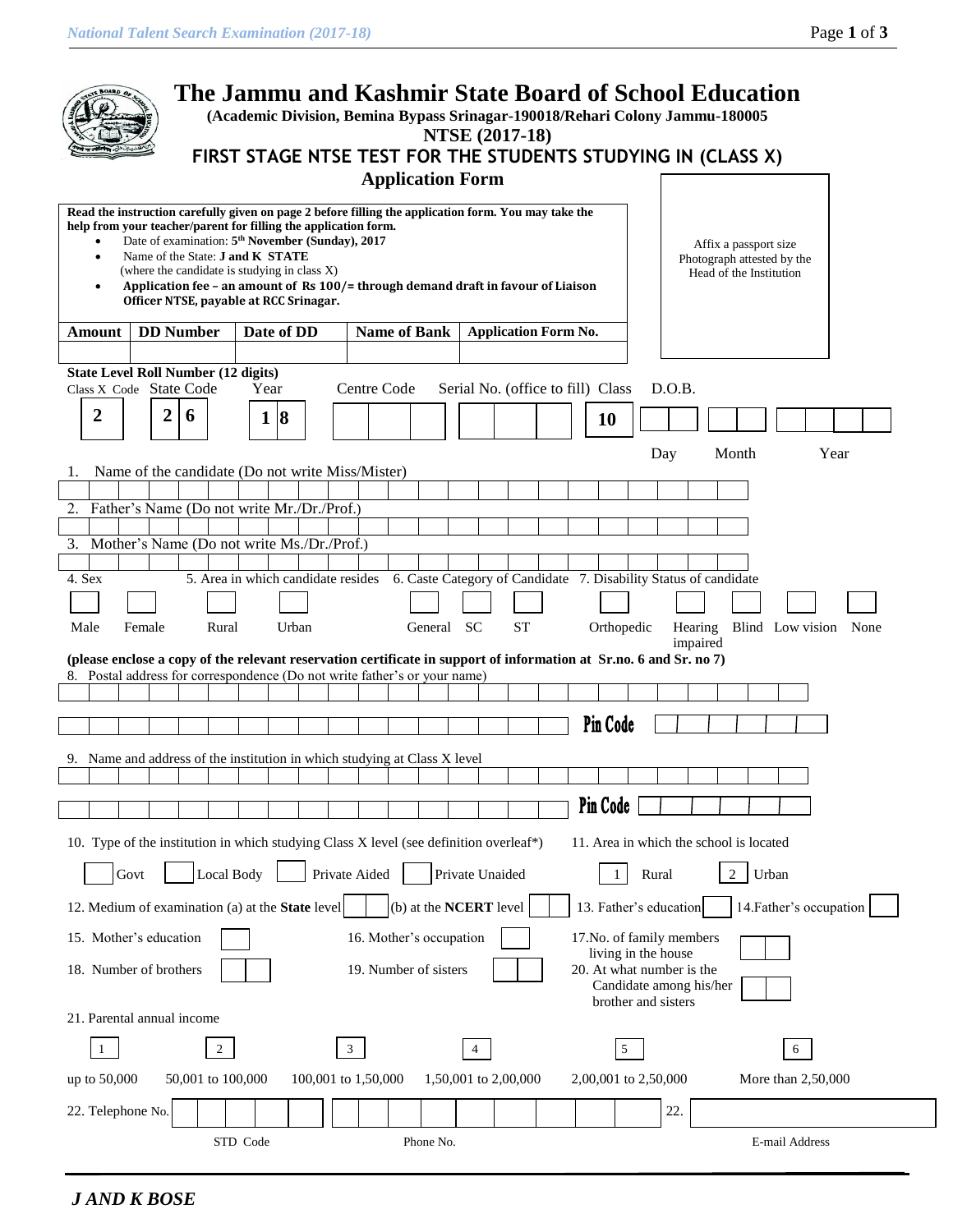## **To be filled in by the Head of the Institution**

Certified that:

**1)** Mr/Ms\_\_\_\_\_\_\_\_\_\_\_\_\_\_\_\_\_\_\_\_\_\_\_\_\_\_\_\_\_ is a regular student of this School/Institution and he/she has secured % marks in the class IX annual examination i.e. when she/he was promoted from Class IX to Class X, she/he has secured \_\_\_\_\_\_\_\_\_\_\_\_\_marks out of \_\_\_\_\_\_\_\_\_\_\_\_\_\_\_\_\_.

**2)** The particulars given by him/her in the Application Form have been verified and found in order.

**3)** Mr/Ms \_\_\_\_\_\_\_\_\_\_\_\_\_\_\_\_\_\_\_\_\_\_\_\_\_\_\_\_\_\_\_\_\_\_\_\_ belongs to Scheduled Caste/Scheduled Tribe category as per the records maintained in the Institution. (to be filled for SC/ST candidates only).

#### **Date Signature of the Headmaster/Headmistress With Seal**

**\_\_\_\_\_\_\_\_\_\_\_\_\_\_\_\_\_\_\_\_\_\_\_\_\_\_ Signature of the Candidate**

### **Coding Plan**

**\_\_\_\_\_\_\_\_\_\_\_\_\_\_\_\_\_\_\_\_\_ \_\_\_\_\_\_\_\_\_\_\_\_\_\_\_\_\_\_\_\_\_\_\_\_\_\_\_\_\_\_\_\_\_\_\_\_\_\_\_\_\_\_\_**

#### **Read Instructions carefully before filling up the Application Form**

- 1. Use only Blue or Black Ball Point Pen. WRITE IN CAPITAL LETTERS. Do not mark outside the boxes.
- 2. Leave one box blank between two words. **Limit your name and /or address within the space provided for it. Please see example as given below.**
- Cross  $(x)$  only one of the appropriate boxes in item nos.  $4,5,6,7,10,11$  and 21.
- 4. Please write code number in item nos. 12,13,14,15 and 16 as given overleaf.<br>5. It is the responsibility of the candidate and The Principal of the School of
- It is the responsibility of the candidate and The Principal of the School of deposit the filled in form with the State concerned Officer before the last date. No request for condoning delay in submission will be entertained whether it is due to the fault of the Candidate or the Headmaster/Principal of his/her institution.
- 6. Incomplete or defective applications are liable to be rejected.
- **7. Submit XEROX Copy of Application Form along with Original Form.**

| <b>Medium of Examination</b><br>(Refer to item 11) |                 | <b>Education of Father or Mother</b><br>(Refer to item Nos. 12 & 14) |                | <b>Father's/Mother's Occupation</b>                       |                                            |     |  |  |  |  |  |
|----------------------------------------------------|-----------------|----------------------------------------------------------------------|----------------|-----------------------------------------------------------|--------------------------------------------|-----|--|--|--|--|--|
| <b>Medium of Examination Code</b>                  |                 | <b>Education</b>                                                     | Code           | (Refer to item Nos. 13&15)                                |                                            |     |  |  |  |  |  |
| Assamese                                           | 11              | <b>Upto Primary</b>                                                  | -1             | Occupation                                                |                                            |     |  |  |  |  |  |
| Bangla                                             | 12              | <b>Upper Primary</b>                                                 | $\overline{2}$ |                                                           | Professional, Technical and Related Worker |     |  |  |  |  |  |
| English                                            | 13              | Secondary                                                            | 3              | Administrative, Executive and Managerial Worker           |                                            |     |  |  |  |  |  |
|                                                    | 14              |                                                                      | $\overline{4}$ | Clerical and Related Worker                               |                                            |     |  |  |  |  |  |
| Gujarati                                           |                 | Senior Secondary                                                     | 5              | Sales/ Service Worker                                     |                                            |     |  |  |  |  |  |
| 15<br>Hindi                                        |                 | Graduation                                                           |                | Farmer, Fisherman and Related Worker                      |                                            |     |  |  |  |  |  |
| 16<br>Kannada                                      |                 | Post graduation                                                      | 6              | Production and Related Worker, Transport                  |                                            |     |  |  |  |  |  |
| Marathi                                            | 17              | Doctoral                                                             | $\overline{7}$ | Operations and Laborer Worker not classified by the above |                                            |     |  |  |  |  |  |
| Malayalam                                          | 18              | Professional<br>degree                                               | 8              | occupations                                               |                                            |     |  |  |  |  |  |
|                                                    |                 | (Engineering, Medicine,                                              |                | Not employed                                              |                                            |     |  |  |  |  |  |
|                                                    |                 | MCA, MBA, etc)                                                       |                | Region                                                    | <b>State</b>                               |     |  |  |  |  |  |
| Oriya                                              | 19              | Any other                                                            | 9              | North                                                     | J & K                                      |     |  |  |  |  |  |
| Punjabi                                            | $\overline{20}$ |                                                                      |                | <b>Kashmir Division</b>                                   | <b>District</b>                            |     |  |  |  |  |  |
| Tamil                                              | $\overline{21}$ |                                                                      |                |                                                           | Anantnag                                   |     |  |  |  |  |  |
| Telugu                                             | $\overline{22}$ |                                                                      |                |                                                           | Bandipore                                  |     |  |  |  |  |  |
| Urdu                                               | $\overline{23}$ |                                                                      |                |                                                           | Baramulla                                  |     |  |  |  |  |  |
|                                                    |                 |                                                                      |                |                                                           | Budgam                                     |     |  |  |  |  |  |
|                                                    |                 |                                                                      |                |                                                           | Ganderbal                                  |     |  |  |  |  |  |
|                                                    |                 |                                                                      |                |                                                           | Kulgam                                     |     |  |  |  |  |  |
|                                                    |                 |                                                                      |                |                                                           | Kupwara                                    |     |  |  |  |  |  |
|                                                    |                 |                                                                      |                |                                                           | Pulwama                                    | 008 |  |  |  |  |  |
|                                                    |                 |                                                                      |                |                                                           | Shopian                                    | 009 |  |  |  |  |  |
|                                                    |                 |                                                                      |                |                                                           | Srinagar                                   | 010 |  |  |  |  |  |
|                                                    |                 |                                                                      |                |                                                           | Kargil                                     | 011 |  |  |  |  |  |
|                                                    |                 |                                                                      |                |                                                           | Doda                                       | 012 |  |  |  |  |  |
|                                                    |                 |                                                                      |                |                                                           | Jammu                                      | 013 |  |  |  |  |  |
|                                                    |                 |                                                                      |                |                                                           | Kathua                                     | 014 |  |  |  |  |  |
|                                                    |                 |                                                                      |                |                                                           | Kishtwar                                   | 015 |  |  |  |  |  |
|                                                    |                 |                                                                      |                |                                                           | Poonch                                     | 016 |  |  |  |  |  |
|                                                    |                 |                                                                      |                |                                                           | Rajouri                                    | 017 |  |  |  |  |  |
|                                                    |                 |                                                                      |                |                                                           | Ramban                                     | 018 |  |  |  |  |  |
|                                                    |                 |                                                                      |                |                                                           | Reasi                                      | 019 |  |  |  |  |  |
|                                                    |                 |                                                                      |                |                                                           | Samba                                      | 020 |  |  |  |  |  |
|                                                    |                 |                                                                      |                |                                                           | Udhampur                                   | 021 |  |  |  |  |  |
|                                                    |                 |                                                                      |                |                                                           | Leh                                        | 022 |  |  |  |  |  |